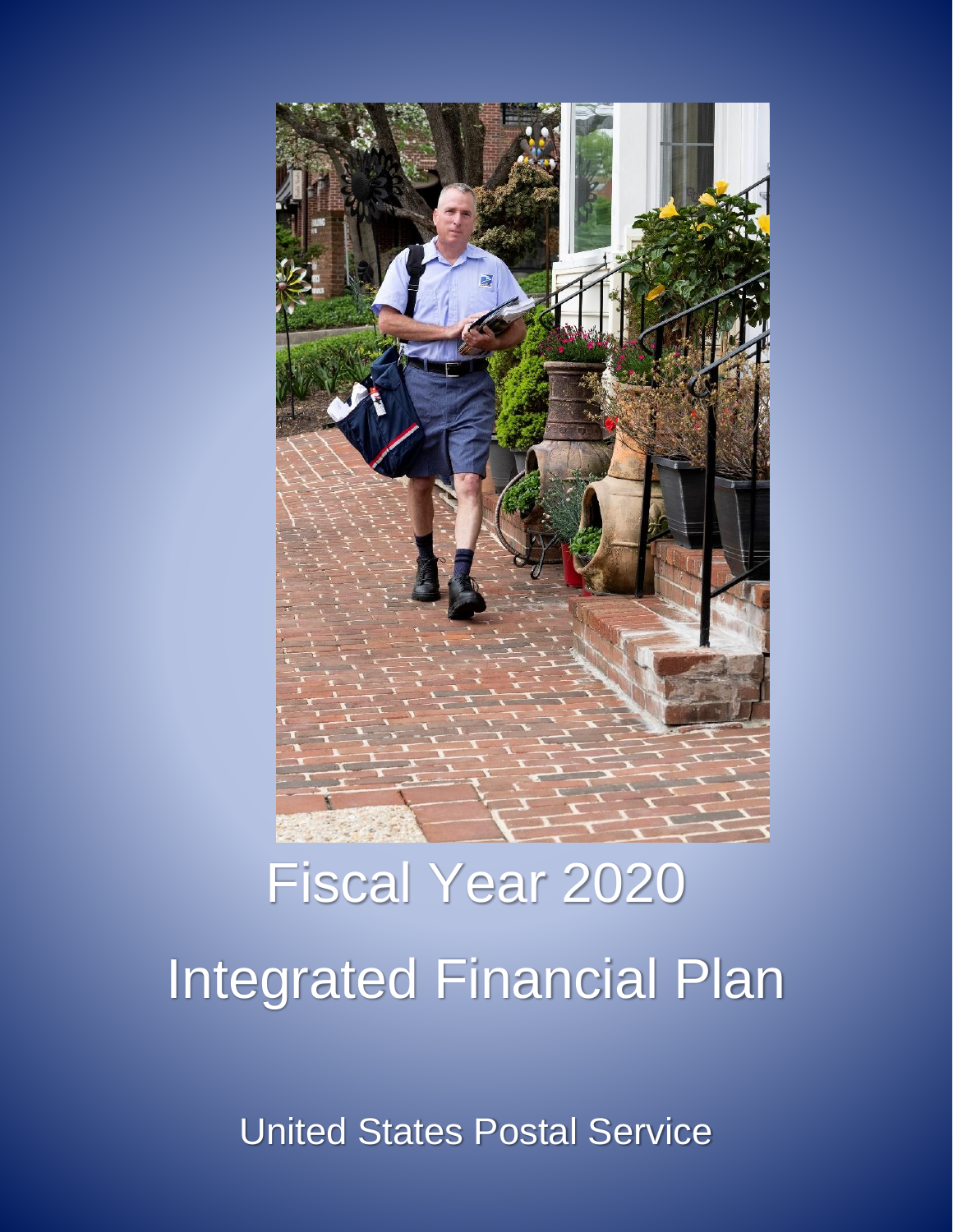### **EXECUTIVE SUMMARY**

In 2019, the Postal Service reported a controllable loss of \$3.4 billion. The net loss for the year was \$8.8 billion. Our Annual Report on Form 10-K, which was filed with the Postal Regulatory Commission (PRC) on November 14, 2019, contains a detailed analysis of the 2019 financial results and provides a baseline for understanding our projected 2020 results.

The 2020 Integrated Financial Plan (IFP) anticipates continued financial challenges for the Postal Service, resulting in a projected controllable loss of \$4.0 billion and a net loss of \$7.6 billion in 2020.

| <b>Statement of Operations</b>                            |                  |       |      |                       |  |  |  |  |
|-----------------------------------------------------------|------------------|-------|------|-----------------------|--|--|--|--|
| In Billions                                               | FY2019<br>Actual |       |      | <b>FY2020</b><br>Plan |  |  |  |  |
| Revenue                                                   | \$               | 71.3  | - \$ | 71.8                  |  |  |  |  |
| Controllable Expenses 1, 2                                |                  | 74.7  |      | 75.8                  |  |  |  |  |
| Controllable Income 1, 2                                  | \$               | (3.4) |      | (4.0)<br>\$           |  |  |  |  |
| RHB Normal Cost Actuarial Revaluation & Amortization 3, 4 |                  | (0.6) |      | (0.9)                 |  |  |  |  |
| Workers' Comp. Fair Value and Other Non-Cash Adj.         |                  | (2.1) |      |                       |  |  |  |  |
| FERS Unfunded Liabilities Amortization 3                  |                  | (1.1) |      | (1.1)                 |  |  |  |  |
| CSRS Unfunded Liabilities Amortization 3                  |                  | (1.6) |      | (1.6)                 |  |  |  |  |
| <b>Net Loss</b>                                           | S.               | (8.8) |      | (7.6)                 |  |  |  |  |
| <b>Mail Volume (Pieces)</b>                               |                  | 142.6 |      | 138.1                 |  |  |  |  |

1. Before Retiree Health Benefits (RHB) amortization and actuarial changes to RHB normal cost, Federal Employee Retirement System (FERS) and Civil Service Retirement System (CSRS) unfunded liability amortization, and noncash adjustments to workers' compensation liabilities.

2. The RHB normal cost for 2019 totaled \$3.8B, of which \$4.0B was considered controllable. Controllable expenses for 2019 include only the portion that was estimated based on information from OPM prior to the issuance of the

FY2019 IFP.

3. This represents the amortization expense related to the FERS, CSRS, and Postal Service Retiree Health Benefit Fund liabilities. These are based on the invoices from OPM.

4. Includes effect of estimated \$0.2B decrease in RHB normal cost due to actuarial adjustments.

Revenue is projected to grow by \$0.5 billion in 2020. This increase is driven primarily by strategic price increases on packages, which offset decreasing package volume. Market-Dominant revenues are expected to fall, as price increases capped at CPI are insufficient to offset continuing volume losses.

Controllable expenses in 2020 are expected to increase by \$1.1 billion over 2019, with \$0.3 billion of that increase due to higher contribution rates for Federal Employees Retirement Systems (FERS) normal costs mandated by the U.S. Office of Personnel Management (OPM). Transportation costs are expected to increase by \$0.3 billion, driven by increased air volumes, supplier cost increases for both air and ground transportation, and higher costs for jet and diesel fuel. Excluding the impact of transportation and FERS normal costs, the remaining controllable expenses in 2019 are planned to increase by approximately \$500 million, or 0.8 percent, below the projected rate of inflation.

Beginning in 2017, the 10-year retiree health benefit (RHB) pre-funding schedule was replaced with a requirement that the Postal Service fund the normal costs of RHB earned by current postal employees, as well as a requirement to make amortization payments to pay down the unfunded liability of the Postal Service Retiree Health Benefits Fund (PSRHBF). These are calculated by the Office of Personnel Management (OPM). The estimated RHB amortization expense for 2020 is \$0.9 billion. The 2020 amortization expenses to pay down the unfunded liabilities of the Civil Service Retirement System (CSRS) and FERS are estimated by OPM to be \$1.6 billion and \$1.1 billion, respectively. These expenses are not included in controllable expenses because they are highly sensitive to actuarial assumptions outside of our control. For example, a one percent increase in the discount rate applied to the RHB liability would decrease the liability amount by \$15.3 billion and decrease the annual amortization payment by \$0.8 billion, while a one percent decrease in the rate would increase the liability and amortization payment by \$18.4 billion and \$0.9 billion, respectively. Discount rate changes could also lead to large changes in the actuarial liabilities and amortization expenses associated with CSRS and FERS.

The IFP does not project the non-cash portion of workers' compensation expense, because it is dependent on actuarial assumptions, interest rates, and other factors that are outside of management's control and extremely difficult to predict. For example, a one percent increase in the discount rate would decrease the September 30, 2019 workers' compensation liability and related expense by approximately \$2.0 billion.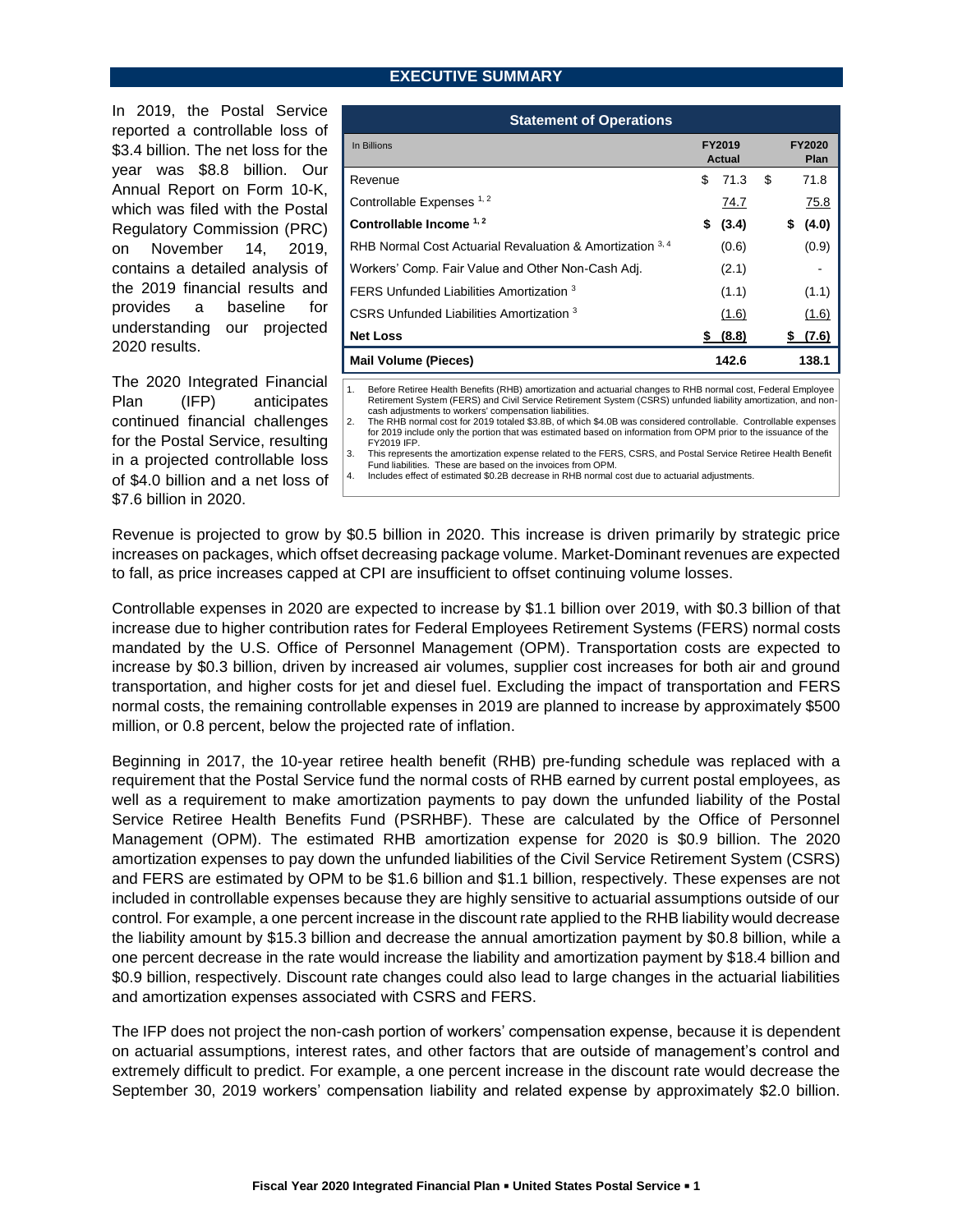Similarly, a one percent decrease in the discount rate would increase the September 30, 2019 workers' compensation liability and related expense by approximately \$2.5 billion.

The IFP projects that 2020 work hours will be approximately sixteen million lower than in 2019. This is in spite of the continued growth in delivery points and the addition of two delivery days compared to 2019. These work hour reductions will be realized by achieving efficiency improvements in all aspects of processing, delivery, retail, maintenance, and transportation operations, in order to better align our infrastructure with mail volume declines. However, these work hour savings will not be sufficient to offset inflationary and other cost increase drivers.

We continue to pursue financial stability through product development and innovation, pricing strategies, improved operational efficiencies, and cost reductions. However, it will also take significant legislative reforms, and additional regulatory pricing flexibility, to eliminate our net losses, re-balance our assets and liabilities and eliminate the accumulated net deficiency.

### **ECONOMIC ASSUMPTIONS**

At the time this plan was developed, the economy was projected to show continued, albeit slower, growth in 2020, driven by growth in employment, wages and real disposable income, leading to continued growth in consumer spending and Gross Domestic Product (GDP). Growth in online shopping, emerging technologies, low inflation, and stable interest rates could have a further positive influence on economic growth in 2020. The slower anticipated pace of GDP growth in 2020, on the other hand, reflects an expectation of lagged negative effects of tariffs, a cessation or reversal of the 2019 monetary easing by the Federal Reserve, and a continuing slowdown in nonresidential fixed business investment growth.

| <b>Economic Drivers</b>                                                    |               |                                  |  |  |  |  |  |  |
|----------------------------------------------------------------------------|---------------|----------------------------------|--|--|--|--|--|--|
|                                                                            | <b>FY2019</b> | <b>FY2020</b><br><b>Forecast</b> |  |  |  |  |  |  |
| <b>Gross Domestic Product</b>                                              | 2.8%          | $1.9\%$                          |  |  |  |  |  |  |
| e-Commerce                                                                 | 12.2%         | 11.4%                            |  |  |  |  |  |  |
| <b>Consumer Price Index for All Urban</b><br>Consumers                     | 1.8%          | 2.2%                             |  |  |  |  |  |  |
| <b>Consumer Price Index for All Wage</b><br>and Clerical Workers Consumers | 1.8%          | 2.2%                             |  |  |  |  |  |  |
| <b>Employment</b>                                                          | 1.9%          | 1.1%                             |  |  |  |  |  |  |
| <b>Investment</b>                                                          | 4.7%          | 0.8%                             |  |  |  |  |  |  |
| <b>Transportation</b>                                                      | 2.1%          | 2.5%                             |  |  |  |  |  |  |

The Postal Service's financial position and results of operations will also continue to be impacted by the state of the economy, which is now in its 11<sup>th</sup> straight year of expansion. This is a historically long period of growth, which some economists believe may leave the country vulnerable to an economic slowdown or recession. Beyond these broad economic factors, significant business-specific risks remain. Market-Dominant mail volumes continue to decline, as mailers migrate to digital solutions for communication, transactional and advertising needs, while competition in package delivery is increasing quickly, portending a decline in package volumes in 2020.

In developing the IFP, we consider factors such as multi-year trends in our product sales (with greater weight on more recent trends), expected market growth, competitive market dynamics, changes in prices and marketing programs, the expected rate of migration of hard-copy mail to digital media, and the expected state of the overall economy. Any significant slowdown in economic growth would adversely affect our volumes, revenues and financial results.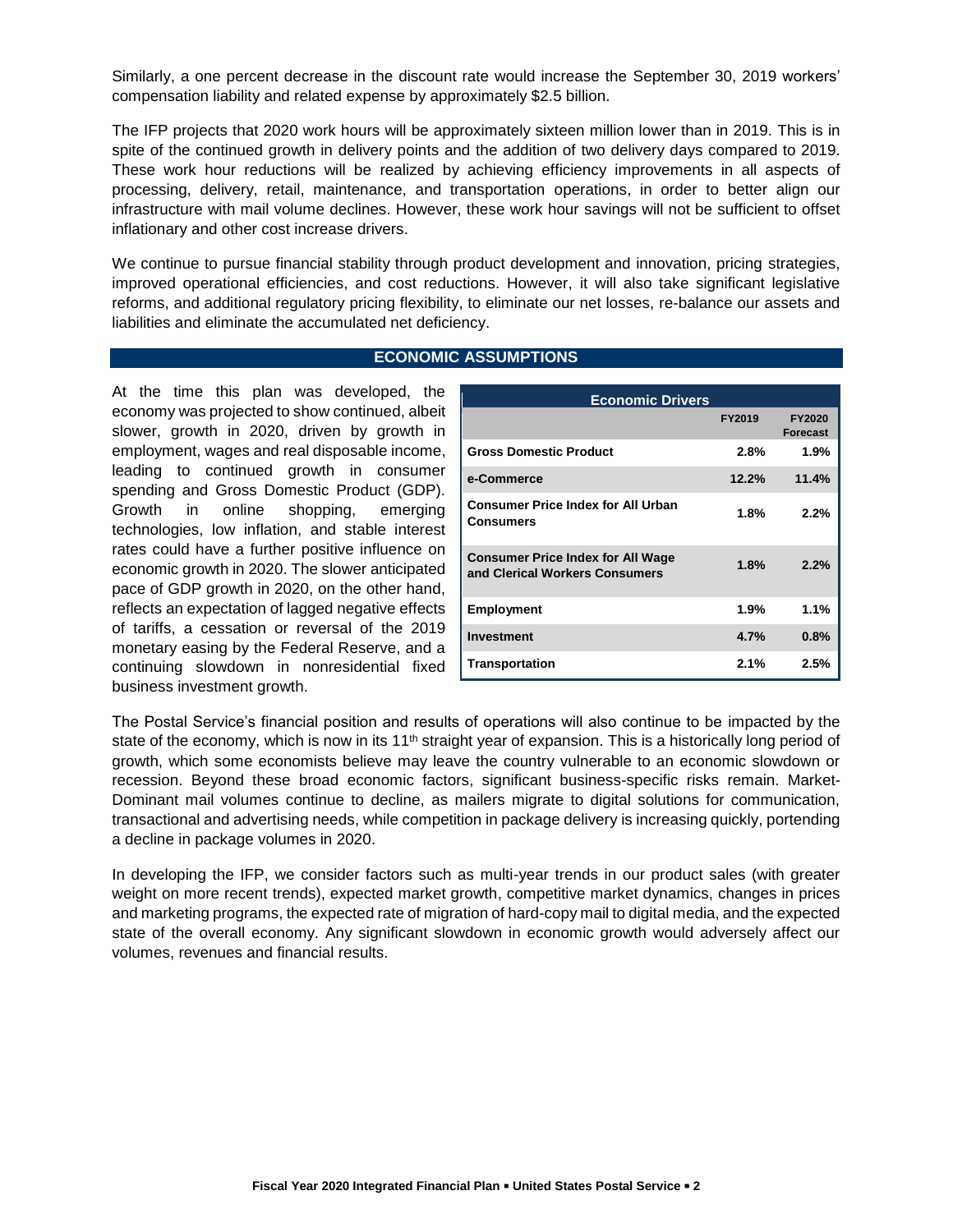## **2020 OPERATING PLAN – MAIL VOLUME AND REVENUE**

#### **A. Volume**

The 2020 IFP projects total mail and package volume of 138.1 billion pieces, a decline of 4.5 billion pieces, or 3.1 percent, from 2019.

For First-Class Mail, the IFP projects a decline of approximately 1.0 billion pieces, or 1.8 percent, from 2019, reflecting the ongoing migration of communications and transactions out of First-Class Mail into electronic media, partially offset by some additional volume due to the 2020 Census. Bill and statement volumes are expected to continue their pattern of modest diversion, as customers increasingly accept bills and statements electronically, often on their mobile devices, and often in response to incentives by companies for making the switch. First-Class Mail single-piece volumes are also expected to decline, continuing a trend that has been evident for a number of years as consumers and businesses find alternatives.

| Volume                |                                |                              |  |  |  |  |  |
|-----------------------|--------------------------------|------------------------------|--|--|--|--|--|
| <b>Billion pieces</b> | <b>FY2019</b><br><b>Actual</b> | <b>FY2020</b><br><b>Plan</b> |  |  |  |  |  |
| First-Class Mail      | 54.9                           | 54.0                         |  |  |  |  |  |
| Marketing Mail        | 75.7                           | 72.7                         |  |  |  |  |  |
| Periodicals           | 4.6                            | 4.4                          |  |  |  |  |  |
| Shipping and Packages | 6.2                            | 6.0                          |  |  |  |  |  |
| International         | 0.9                            | 0.7                          |  |  |  |  |  |
| Other                 | 0.3                            | 0.3                          |  |  |  |  |  |
| <b>Total Volume</b>   | 142.6                          | 138.1                        |  |  |  |  |  |

USPS Marketing Mail volume is expected to decline about 2.9 billion pieces compared to 2019, primarily due to a 1.3 billion piece reduction from the political and election mail gained from the strong mid-term election in October 2018 (FY2019). This loss will be partially offset in FY2020 Q3-Q4 by increases in political and election mail leading up to the Presidential election in November, 2020. Overall, we expect political and election mail volume to decline by approximately 0.6 billion pieces. The remaining decrease is primarily due to increased competition from electronic media. Marketers continue to leverage technology to better target customers and increase their investment in digital advertising at the expense of hard-copy media. However, USPS Marketing Mail continues to provide proven value and return on investment. We intend to continue efforts to further improve the value of USPS Marketing Mail by enhancing it with innovations such as Informed Delivery.

Periodicals volume is expected to decline by approximately 0.2 billion pieces as newspaper and magazine readership continues to migrate to online media.

Shipping and Packages volume is expected to decline by 0.2 billion pieces, or 2.9 percent, to 6.0 billion pieces in 2020, driven by increased competition and price increases. Priority Mail and First-Class Package Service are expected to continue to show modest growth in 2020, driven by consistent, reliable service and price competitiveness. Parcel Select "last mile" volume is expected to decline due primarily to increased competition and announced insourcing strategies by large users of Parcel Select.

International volume is expected to decline by about 0.2 billion pieces in FY2020. However, there is considerable uncertainty regarding the International volume forecast as USPS is moving to self-declared rates in July 2020 for Inbound Letter Post small packages, which will result in large price increases for that product.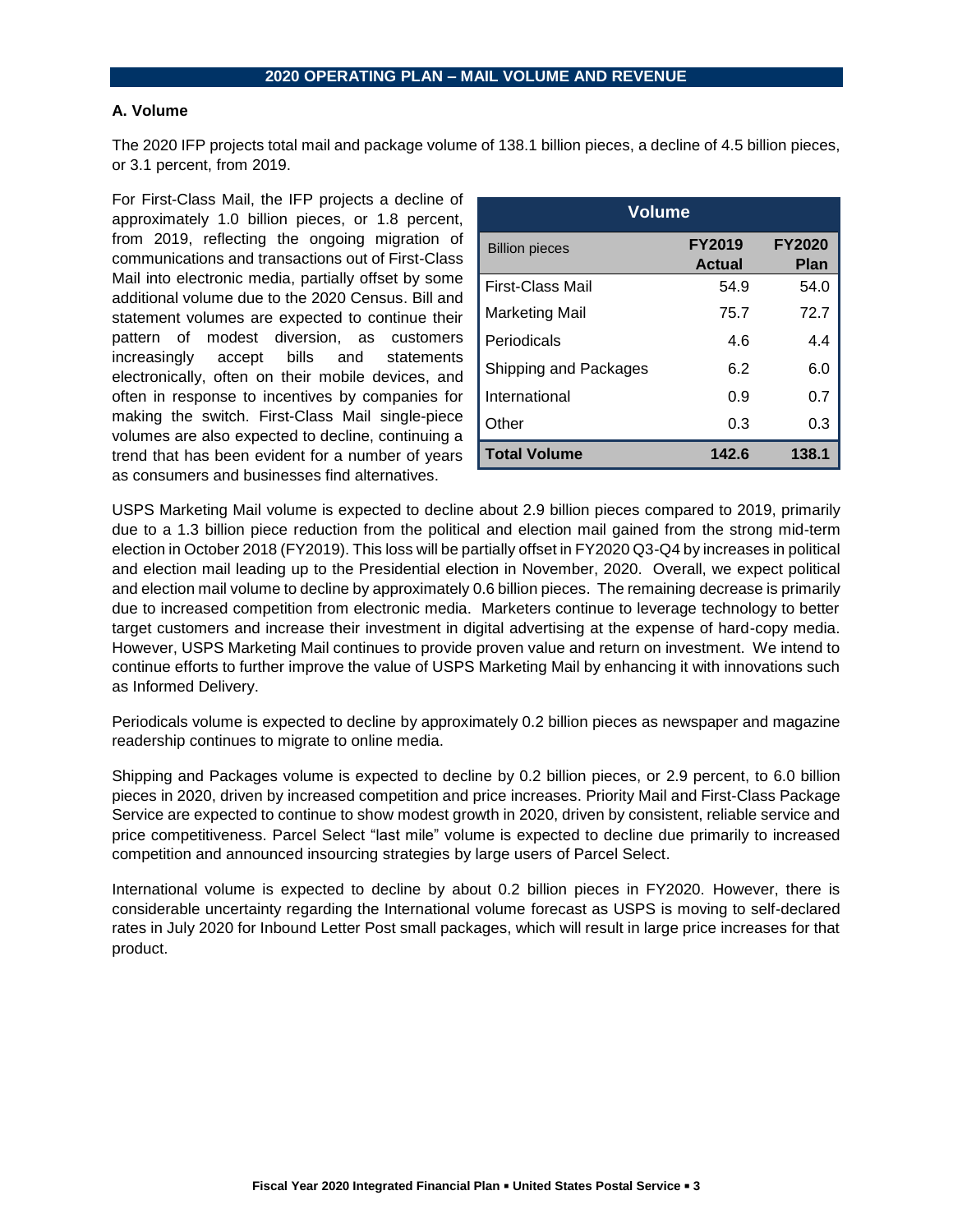# **B. Revenue**

Revenue in 2020 is expected to increase by \$0.5 billion compared to 2019. This 0.7 percent increase is driven primarily by growth in package revenue.

The prices of Market-Dominant products and services are set to increase by approximately 1.9 percent, and the prices of Competitive products and services are expected to increase by an average of approximately 4.7 percent in January 2020.

The continuing decline in mail volume is expected to result in \$0.4 billion less revenue from Market-Dominant products in 2020 than in 2019, despite price increases; First-Class Mail and Periodicals revenues are expected to remain flat. USPS Marketing Mail revenue is expected to decline by \$0.4 billion, due to lower volume.

| <b>Revenue</b>        |                                                                |            |  |  |  |  |  |
|-----------------------|----------------------------------------------------------------|------------|--|--|--|--|--|
| In Billions           | <b>FY2020</b><br><b>FY2019</b><br><b>Actual</b><br><b>Plan</b> |            |  |  |  |  |  |
| First-Class Mail      | 24.4<br>S                                                      | \$<br>24.4 |  |  |  |  |  |
| <b>Marketing Mail</b> | 16.4                                                           | 16.0       |  |  |  |  |  |
| Periodicals           | 1.2                                                            | 1.2        |  |  |  |  |  |
| Shipping and Packages | 22.8                                                           | 23.6       |  |  |  |  |  |
| International         | 2.5                                                            | 2.4        |  |  |  |  |  |
| Other                 | 4.0                                                            | 4.2        |  |  |  |  |  |
| <b>Total Revenue</b>  | 71.3<br>S                                                      | 71.8<br>S  |  |  |  |  |  |

The continued growth in e-Commerce coupled with a 4.7 percent average price increase is expected to generate an additional \$0.8 billion in revenues from Shipping and Packages in 2020. However, Shipping and Packages products generally have lower contribution margins than First-Class Mail and are subject to intense competition. In addition, the projected increase in revenues in 2020 is much smaller than the revenue increases from Shipping and Packages in recent years.

International mail revenues are expected to decline by \$0.1 billion. However, as with volume, there is considerable uncertainty with International revenue as USPS is self-declaring rates starting in July 2020 for Inbound Letter Post small packages. This could lead to larger than expected volume decreases, if substantial price increases drive away more volume than expected.

Other revenue is expected to increase by about \$0.2 billion, primarily as a result of price increases.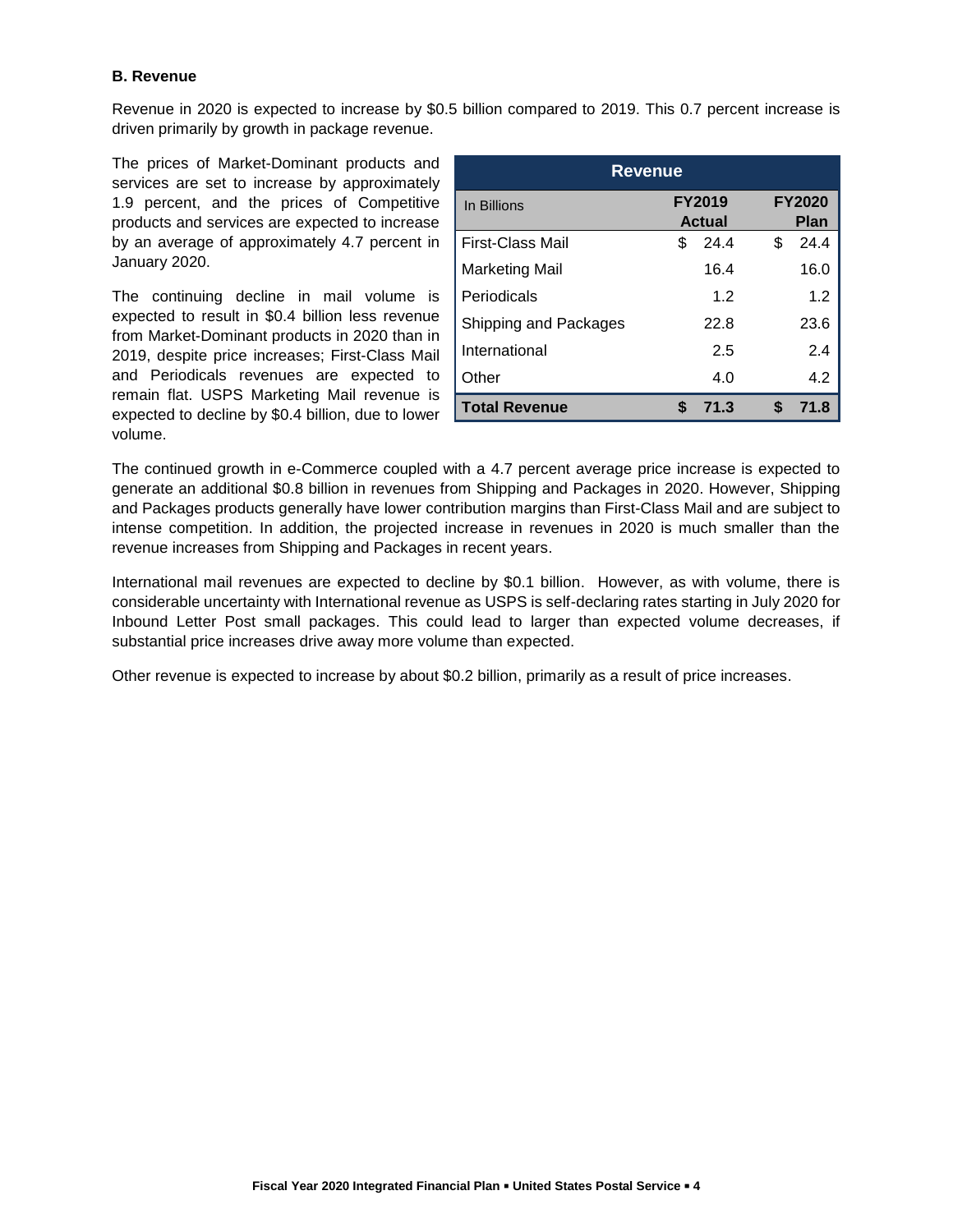#### **2020 OPERATING PLAN – WORK HOURS & EXPENSES**

The 2020 IFP projects total work hours of 1,157 million, a reduction of sixteen million compared to 2019. The addition of two delivery days, compared to 2019, and the expected addition of 1.3M delivery points creates upward pressure on work hours. However, the additional efficiency improvements and continued work hour and complement management efforts necessitated by the ongoing volume declines will more than offset these upward pressures and enable the substantial work hour reduction.

Controllable expenses consist of costs, such as salaries, transportation and non-personnel expenses such as rent and utilities and supplies and services. They do not include the amortization of the

| <b>Statement of Operations</b>                       |     |                  |    |    |                       |  |  |  |  |
|------------------------------------------------------|-----|------------------|----|----|-----------------------|--|--|--|--|
| In Billions                                          |     | FY2019<br>Actual |    |    | <b>FY2020</b><br>Plan |  |  |  |  |
| Salaries and Benefits                                | \$. | 48.9             | \$ |    | 49.3                  |  |  |  |  |
| <b>FERS Normal Cost</b>                              |     | 3.5              |    |    | 3.8                   |  |  |  |  |
| RHB Normal Cost <sup>1</sup>                         |     | 4.0              |    |    | 4.0                   |  |  |  |  |
| Transportation                                       |     | 8.2              |    |    | 8.5                   |  |  |  |  |
| Depreciation                                         |     | 1.7              |    |    | 1.7                   |  |  |  |  |
| Supplies & Services                                  |     | 2.8              |    |    | 2.8                   |  |  |  |  |
| Rent / Utilities / Other                             |     | 5.6              |    |    | 5.7                   |  |  |  |  |
| Controllable Expenses <sup>1</sup>                   | \$  | 74.7             |    | \$ | 75.8                  |  |  |  |  |
| RHB Normal Cost Actuarial Revaluation & Amortization |     | 0.6              |    |    | 0.9                   |  |  |  |  |
| Workers' Comp. Fair Value and Other Non-Cash Adj.    |     | 2.1              |    |    |                       |  |  |  |  |
| FERS Unfunded Liabilities Amortization <sup>2</sup>  |     | 1.1              |    |    | 1.1                   |  |  |  |  |
| CSRS Unfunded Liabilities Amortization <sup>2</sup>  |     | 1.6              |    |    | 1.6                   |  |  |  |  |
| <b>Total Expenses</b>                                | \$  | 80.1             |    | S  | 79.4                  |  |  |  |  |

1. Before RHB amortization & actuarial revaluation, non-cash adjustments to workers' compensation liabilities and FERS and CSRS unfunded liabilities amortization, which are excluded from controllable expenses. 2. This represents the OPM amortization expense related to the Federal Employee Retirement System (FERS), Civil Service Retirement System (CSRS), and Postal Service Retiree Health Benefit Fund (PSRHBF) liabilities. These are based on the invoices from OPM.

FERS, CSRS, and RHB unfunded liabilities, and actuarial adjustments to the RHB normal costs and workers' compensation liability.

Controllable expenses are projected to increase by \$1.1 billion, or 1.5 percent, in 2020. Approximately \$0.3 billion of the increase is due to an increase in the FERS normal cost contribution rates and \$0.3 billion is due to an increase in transportation expenses. Increasing transportation costs adversely affected our financial results in 2019 and this upward pressure is expected to continue in 2020. In 2020, transportation expenses are expected to increase by \$0.3 billion, driven by increased air volumes, supplier cost increases, and higher costs for both jet and diesel fuel.

Excluding the impact of transportation and FERS normal costs, the remaining controllable expenses in 2020 are expected to increase by 0.8 percent. Salaries and benefits expenses are expected to increase by \$0.4 billion (0.8 percent) in 2019, driven primarily by anticipated general wage increases, step increases, and cost of living adjustments set forth in our collective bargaining agreements. The addition of 1.3 million delivery points and two delivery days, compared to 2019 add additional upward pressure on work hours, and therefore to salaries and benefits expense. These cost pressures are partially offset by the planned efficiency measures expected to result in a sixteen million work hour reduction and continued workforce attrition.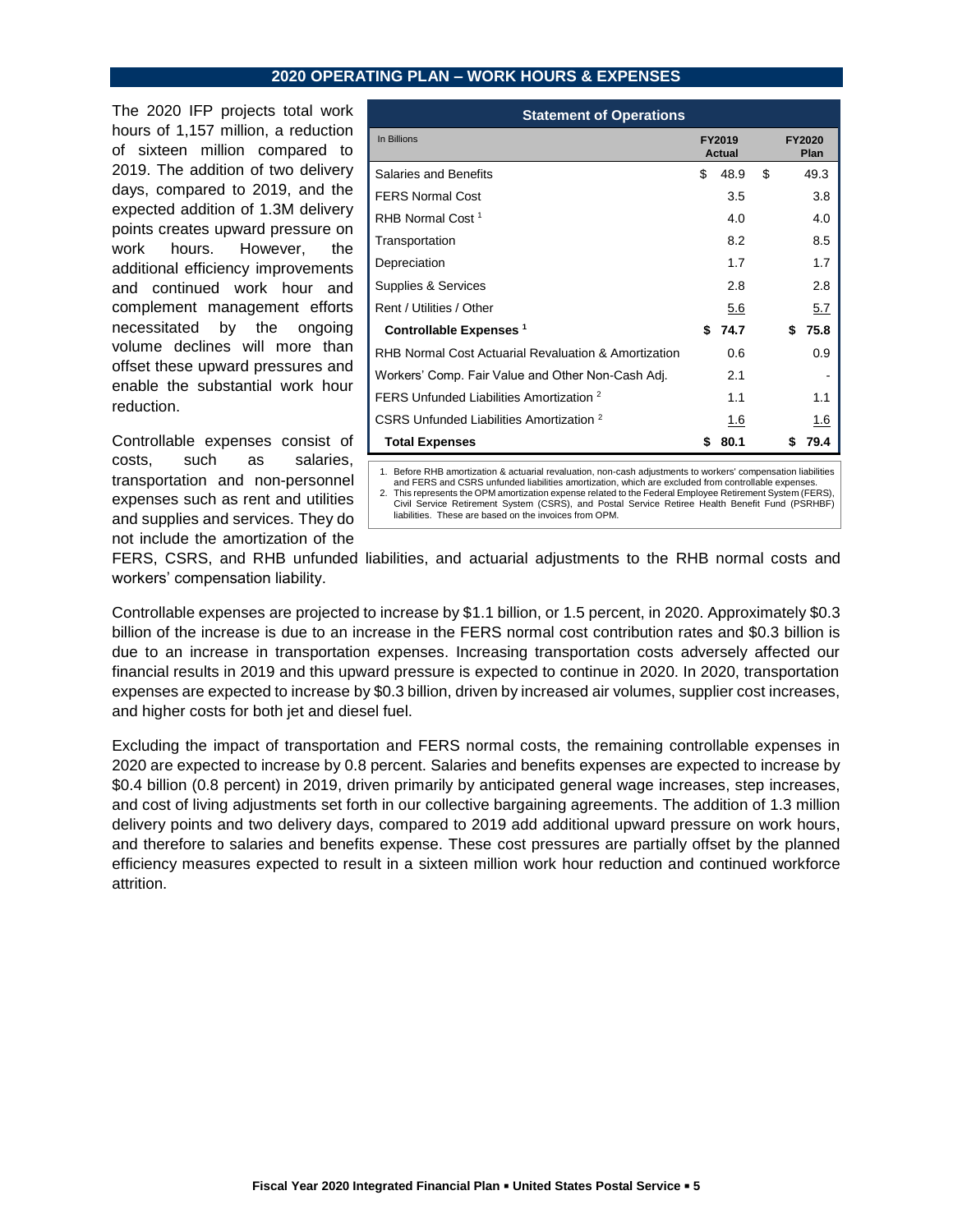## **A. Capital Investments - Commitments**

The 2020 capital plan calls for capital commitments of \$2.6 billion across four categories. Capital commitments provide a view of future capital obligations that ultimately lead to cash outlays, sometimes over a period of years. For 2020, there are a number of large programs that if approved may require an increase in the capital plan.

|                                      | <b>Capital Commitments</b>       |                                |                         |                             |
|--------------------------------------|----------------------------------|--------------------------------|-------------------------|-----------------------------|
| In Billions                          | 5 - Year Avg.<br>$(2014 - 2018)$ | <b>FY2018</b><br><b>Actual</b> | FY2019<br><b>Actual</b> | <b>FY2020</b><br><b>IFP</b> |
| <b>Facilities</b>                    | \$0.5                            | \$0.7                          | \$0.9                   | \$1.0                       |
| <b>Mail Processing Equipment</b>     | \$0.4                            | \$0.3                          | \$0.4                   | \$0.5                       |
| <b>Vehicles</b>                      | \$0.3                            | \$0.4                          | \$0.5                   | \$0.5                       |
| IT, Postal Support Equipment & Other | \$0.2\$                          | \$0.2\$                        | \$0.2\$                 | \$0.6\$                     |
| <b>Total</b>                         | \$1.4                            | \$1.6                          | \$2.0                   | \$2.6                       |

# **Facilities**

The 2020 capital commitment plan for facilities is \$1.0 billion and represents approximately 39 percent of the total capital commitment plan. These investments are primarily for building improvements, which include repairs and alterations to aging buildings, and facility modifications that are necessary to accommodate current and future operational needs. In addition, a small portion is for construction and building purchases.

# **Mail Processing Equipment**

The 2020 capital commitment plan for mail processing equipment is \$0.5 billion and represents approximately 19 percent of the total capital commitment plan. These investments are focused on increasing productivity and reducing operating costs through the focused deployment of new equipment, improving existing equipment, or making necessary upgrades due to obsolescence of components. These investments will also support service performance for mailers and shipping and package services customers.

## **Vehicles**

The 2020 capital commitment plan for vehicles is \$0.5 billion or 19 percent of the total commitment plan. These vehicle investments will replace existing vehicles that are well past their expected useful lives or where replacement is deemed necessary due to high maintenance costs. These investments will also expand the delivery fleet to cover additional rural routes with Postal Service vehicles. The new vehicles, which will consist primarily of delivery vehicles, will have better fuel efficiency and lower maintenance costs than those that are being replaced, which will result in cost savings.

The first Next Generation Delivery Vehicle (NGDV) production purchase is not included within the \$0.5 billion vehicle plan. The Postal Service anticipates awarding the contract(s) for the production phase of NGDV later in FY2020. After completing our processes, a separate request may be made to the Board of Governors for authorization to increase the Capital Plan to fund the program.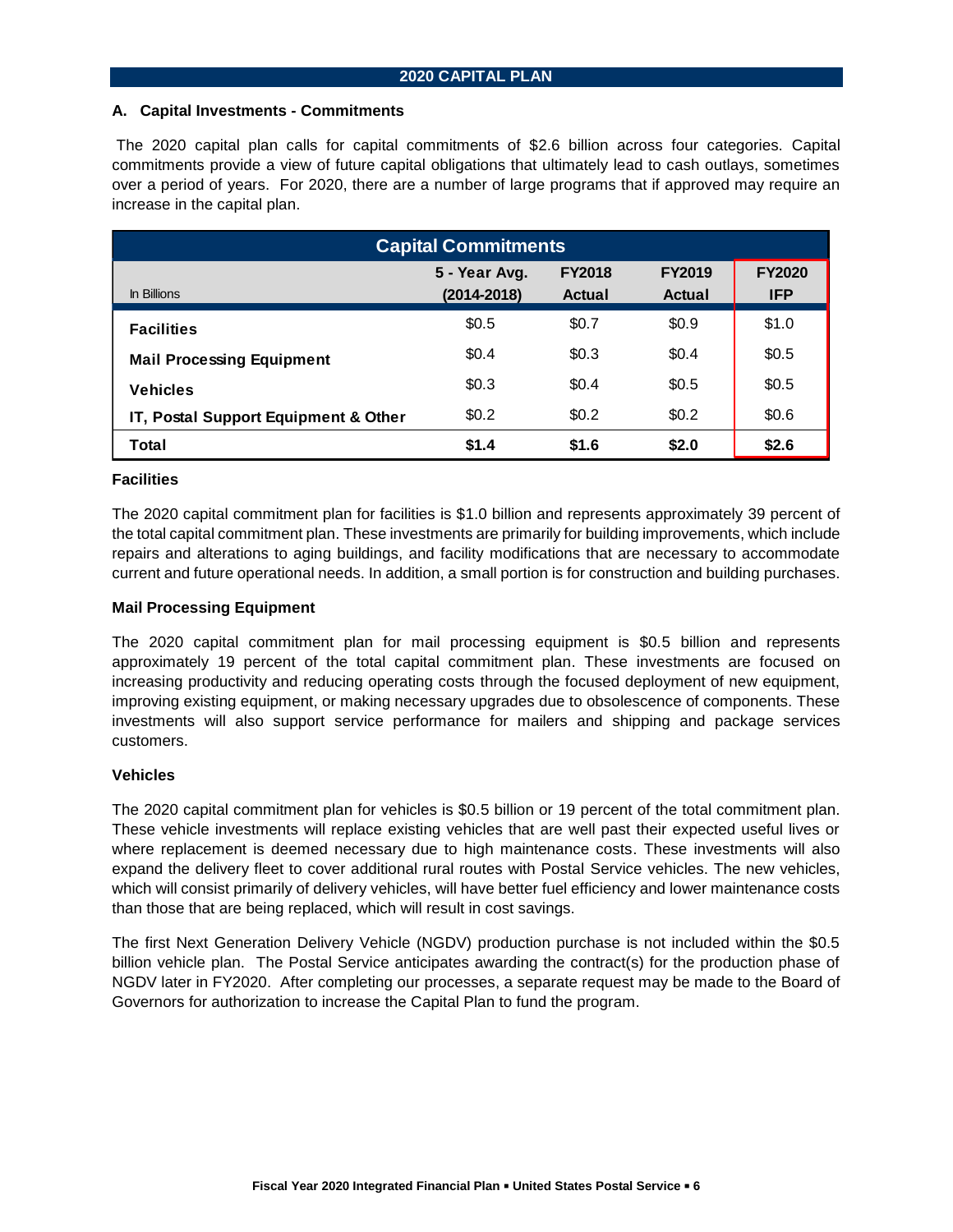# **Information Technology and Postal Support Equipment**

The 2020 capital commitment plan for the information technology (IT) and Postal Support Equipment category is \$0.6 billion, or approximately 23 percent of the total plan. Investments in this category include Cybersecurity-related investments, enhancements to mail scanning and tracking systems, systems updates, as well as upgrades and enhancements to computer hardware, servers, storage systems, and software development.

# **B. Capital Investments - Cash Outlays**

Capital cash outlays are expected to increase over 2019 due to payments on commitments made in 2020 and prior years. Cash outlays for 2020 are for similar items as described on the prior page for capital commitments.

|                                      | <b>Capital Cash Outlays</b>      |                                |                                |                             |
|--------------------------------------|----------------------------------|--------------------------------|--------------------------------|-----------------------------|
| In Billions                          | 5 - Year Avg.<br>$(2014 - 2018)$ | <b>FY2018</b><br><b>Actual</b> | <b>FY2019</b><br><b>Actual</b> | <b>FY2020</b><br><b>IFP</b> |
| <b>Facilities</b>                    | \$0.4                            | \$0.6\$                        | \$0.6\$                        | \$0.8\$                     |
| <b>Mail Processing Equipment</b>     | \$0.4                            | \$0.3                          | \$0.3\$                        | \$0.4                       |
| <b>Vehicles</b>                      | \$0.2\$                          | \$0.3                          | \$0.3\$                        | \$0.6                       |
| IT, Postal Support Equipment & Other | \$0.2                            | \$0.2                          | \$0.2\$                        | \$0.5                       |
| <b>Total</b>                         | \$1.2                            | \$1.4                          | \$1.4                          | \$2.3                       |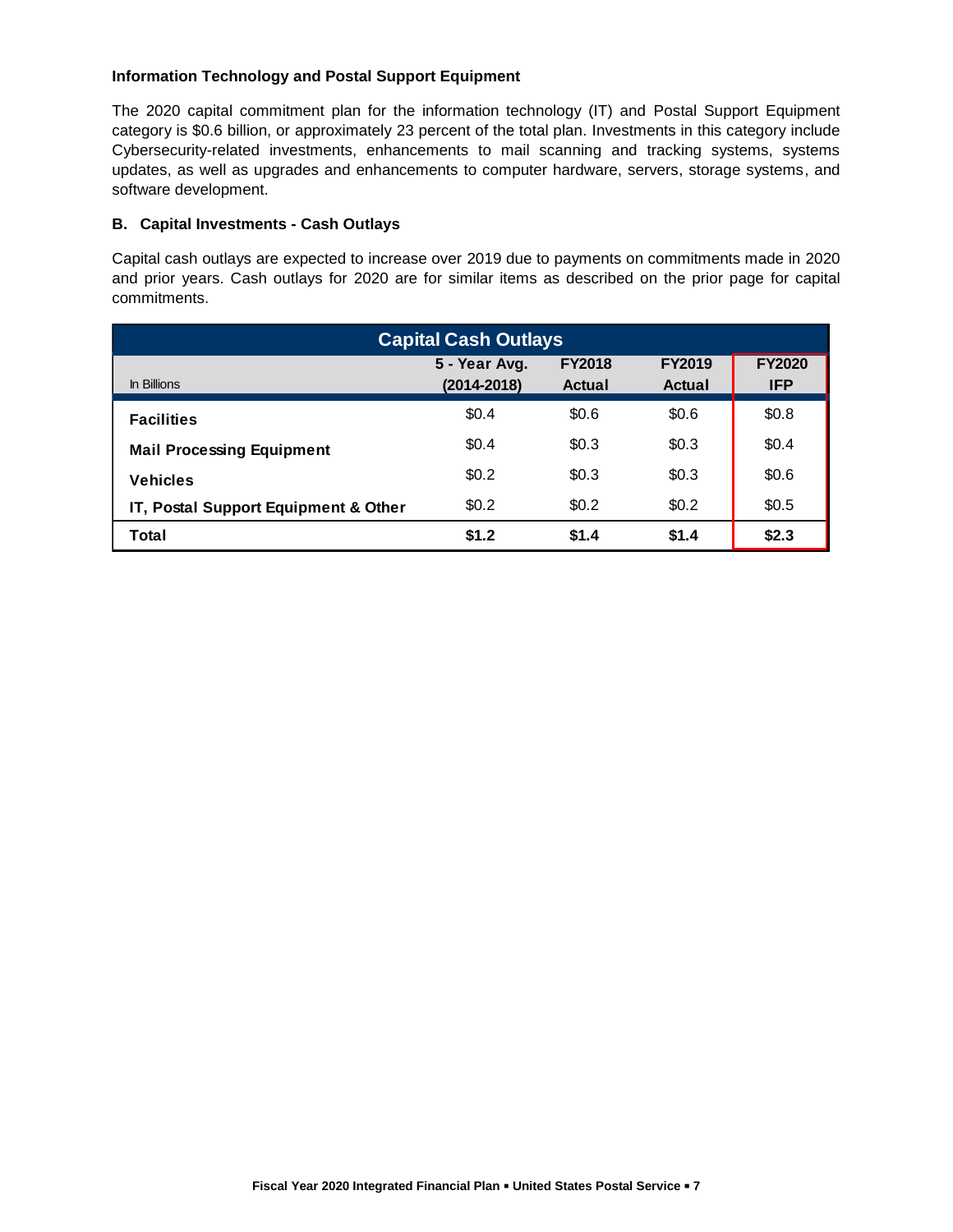#### **2020 DEBT LIQUIDITY AND FINANCING PLAN**

We ended 2019 with unrestricted cash of \$8.8 billion and \$11.0 billion of debt. Our total theoretical unrestricted liquidity was \$12.8 billion, consisting of \$8.8 billion in unrestricted cash and \$4.0 billion of available borrowing capacity under our statutory debt ceiling of \$15 billion. This was a \$0.9 billion improvement over 2018. This level of liquidity was achieved only by defaulting on payments to the CSRS, FERS and RHB funds totaling \$55.4 billion from 2012 through 2019.

In 2020, we anticipate keeping our debt at \$11.0 billion. This will allow us to minimize interest expense, while maintaining sufficient liquidity to fund dayto-day operations and continue to make essential capital investments.

As shown in the table to the right, our retirement and RHB programs continue to be relatively well-funded, with the CSRS and FERS obligations both approximately 85 percent funded and the RHB program approximately 39 percent funded.

Our liquidity position in 2020 will be greatly impacted by the state of the economy and the success of our revenue growth and expense management initiatives. If financial results conform to plan, our year-end 2020 unrestricted cash is estimated to be roughly \$7.5 billion, prior to making any decision regarding the lump sum payments of approximately \$7.6 billion for CSRS,

#### **Balance Sheet (including retirement accounts) As of September 30, 2019**

- **Total liabilities, including retirement obligations exceed assets by ~\$135 billion.**
- **It would take RHB legislative change and decades of annual profits to remedy this level of excess liabilities and unfunded retirement obligations.**

| CSRS Fund Balance <sup>1</sup>                | \$152.3B | <b>CSRS Actuarial Liability<sup>2</sup></b>           | \$181.3B |
|-----------------------------------------------|----------|-------------------------------------------------------|----------|
| FERS Fund Balance <sup>1</sup>                | \$122.5B | <b>FERS Actuarial Liability 2</b>                     | \$143.4B |
| RHB Fund Balance <sup>3</sup>                 | \$45.0B  | <b>Retiree Health Benefits</b><br>Obligation          | \$114.4B |
| <b>Total Retirement-Fund</b><br><b>Assets</b> | \$319.8B | <b>Total Retirement-Related</b><br><b>Liabilities</b> | \$439.1B |
|                                               |          | <b>Workers' Compensation</b>                          | \$18.5B  |
|                                               |          | Debt                                                  | \$11.0B  |
| <b>Unrestricted Cash</b>                      | \$8.8B   | Accrued Compensation,<br>benefits, and leave          | \$4.6B   |
| Land, Buildings &<br>Equipment, net           | \$14.4B  | Deferred Revenue                                      | \$2.2B   |
| <b>Other Assets</b>                           | \$2.4B   | Other                                                 | \$5.3B   |
| <b>Total Assets</b>                           | \$345.4B | <b>Total Liabilities</b>                              | \$480.7B |

**1. OPM projections as of September 30, 2019 includes amortization payments due by 9/30/18. Asset balances have been adjusted to reflect that payments were not made.**

**2. OPM projections as of September 30, 2019. 3. OPM valuation as of September 30, 2019**

FERS and RHB, due by September 30, 2020 and assuming no change in debt. The Board of Governors will decide whether or not to make the year-end payments at the end of 2020, based on the facts and circumstances at that time.

Unless there is a fundamental change in our financial condition, we will not have sufficient liquidity to pay down debt, fully fund retirement and RHB obligations, and invest in equipment and technologies to fulfill our statutory mission. We will continue to pursue aggressive management actions, cost reductions, and additional ways to generate revenue in 2020, but will also need legislative and regulatory changes to resolve protracted, structural issues with our pricing and cost structures. Many of the structural reforms needed to ensure long-term viability, such as full integration of RHB with Medicare, can only be achieved with legislative change to our unsustainable business model. It is also necessary for the PRC to confer additional pricing flexibility as part of its 10-year pricing system review.